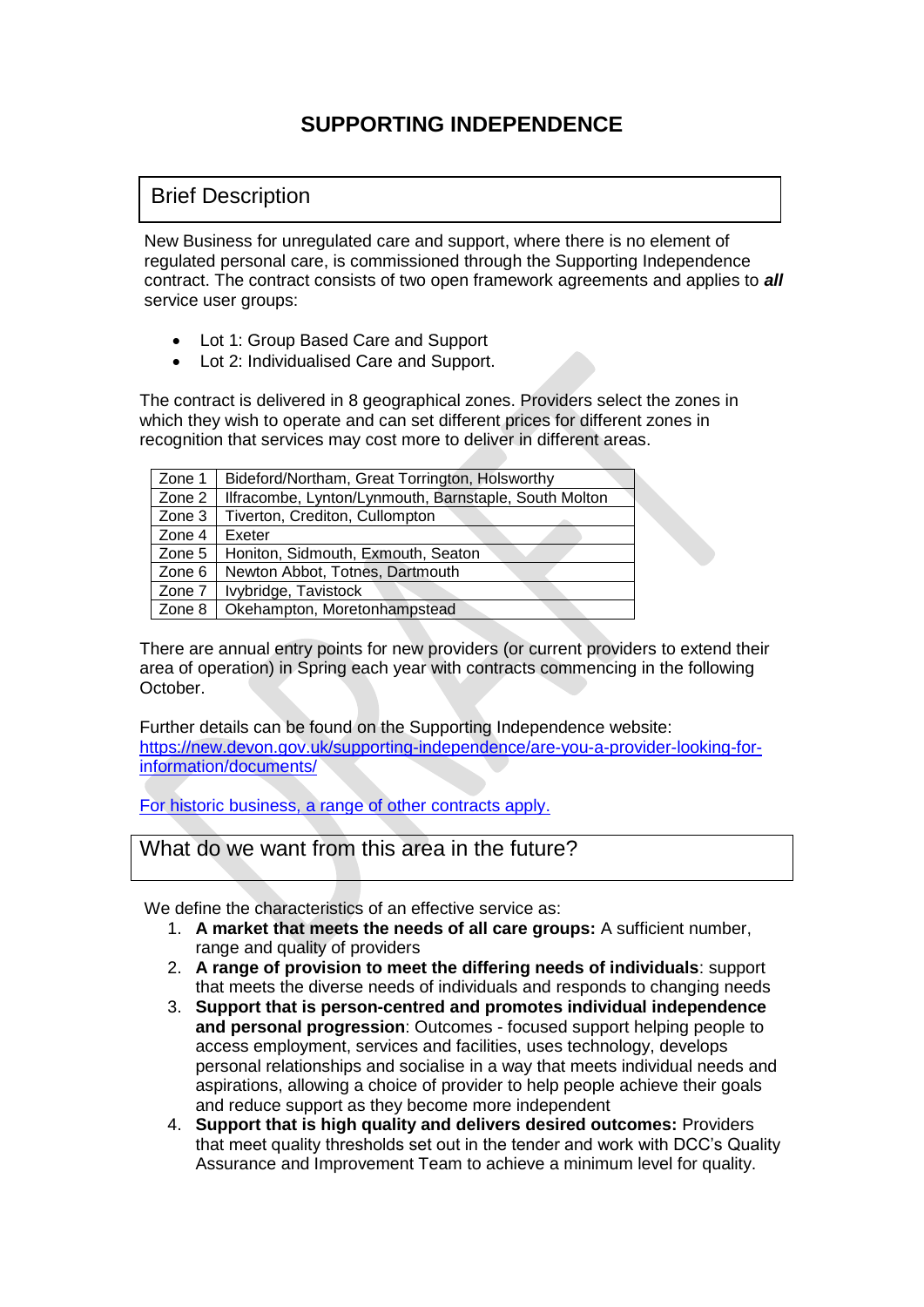- 5. **Provides support for unpaid carers:** involves unpaid carers in care planning as experts in the person's care and enables them to have an essential break from caring responsibilities.
- 6. **Different conversations with individuals and their families across the system:** Working together for the individuals we support, focused on 'what matters to you', achieving their aspirations and supporting them to be and to remain independent.

### What is the assessment of need?

An assessment of need was provided at launch of the Tender, and is published at [https://new.devon.gov.uk/supporting-independence/are-you-a-provider-looking-for](https://new.devon.gov.uk/supporting-independence/are-you-a-provider-looking-for-information/documents/)[information/documents/](https://new.devon.gov.uk/supporting-independence/are-you-a-provider-looking-for-information/documents/)

We are currently undertaking work to strengthen our profiles of need to support provider business plans. We will publish further data by May 2020, which will include an updated profile of need and future projections.

What is the assessment of supply?

#### *People currently receiving a package of unregulated care and support*

The number of people receiving unregulated care and support has remained stable at around 2,700 people at any one time across the framework and historic contract arrangements.

This includes support provided within an accommodation-based environment such as supported living. Our analysis shows people with a learning disability and/ or a mental health condition are most likely to need unregulated care and support.

|              | 01 Jan 2019 | 21 Aug 2019 |
|--------------|-------------|-------------|
| OP           | 331         | 352         |
| <b>OPMH</b>  | 27          | 28          |
| $\sf PD$     | 220         | 231         |
| LD           | 1164        | 1180        |
| MH           | 235         | 255         |
| Autism       | 112         | 145         |
| <b>TOTAL</b> | 2,086       | 2189        |

Support provided into people's own homes:

The number of people accessing group based care through the Supporting Independence contract and historic contract arrangements:

|             | 01 Jan 2019 | 21 Aug 2019 |
|-------------|-------------|-------------|
| ЮF          | 352         | 369         |
| <b>OPMH</b> |             |             |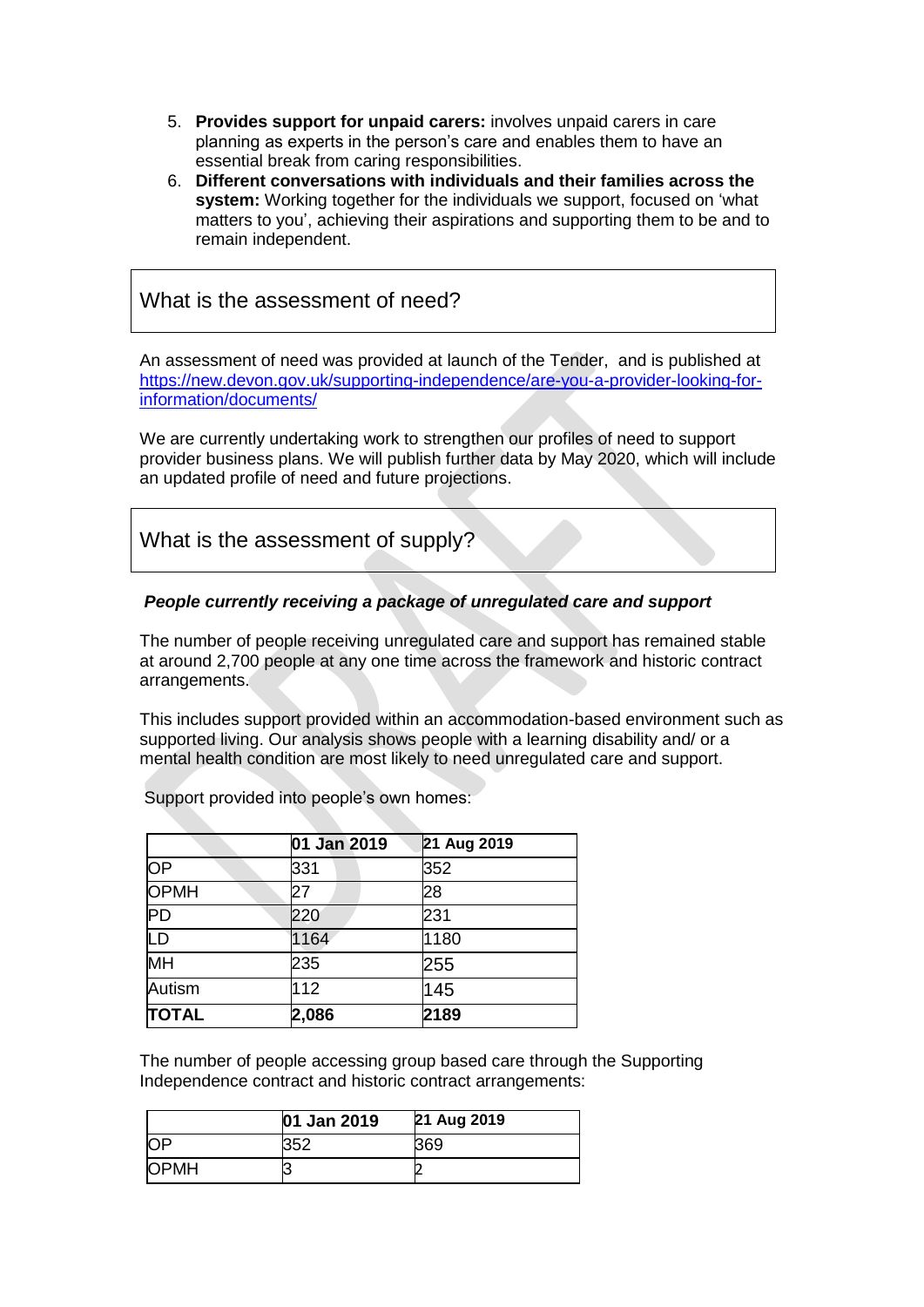|              | 01 Jan 2019 | 21 Aug 2019 |
|--------------|-------------|-------------|
|              | 85          | 85          |
|              | 193         | 200         |
| MH           |             | 12          |
| Autism       |             |             |
| <b>TOTAL</b> | 651         | 674         |

#### **Market Impact:**

The Framework enables the transition between services and providers to happen more easily than historic contracting methods. Our aspiration for people who need care and support, is the promotion of their independence and achievement of care plan goals through short - term enabling interventions. We are working with providers of both Lots 1 and 2 to focus on reducing dependency on ongoing packages of care as people become more independent.

#### *Future Requirements*

For future development we would like:

- $\triangleright$  Greater capacity in the market to deliver skilled and specialist mental health packages that could support people who are
	- o ready to leave hospital and residential care settings.
	- o living in the community through crisis and which reduces the need for hospital admission or residential placement.
- $\triangleright$  Higher volumes of quick responses by the market to referrals across all service user groups for packages of individualised support
- $\triangleright$  The market to lead innovation around
	- o the challenges of how to deliver services in rural areas where there is significant travel time and few other packages in those locations
	- o supporting people to become more independent and achieve their care plan outcomes as their needs change. For example to provide a flexible range of offers related to the number of hours commissioned, particularly smaller units of time for example one hour
- We want Providers to generate packages that support the development of an individual's life skills at the point they are transitioning into adulthood and independent living, from as early as 16 years of age. Providers will need to work flexibly with other providers such as those who provide care in Supportive Living environments and DCC's education department.
- ➢ Providers of day services that are not already on the Supporting Independence contract to join it at the next opening in 2020.

What has worked well to date:

- The website to support new providers preparing their entry (see https://www.devon.gov.uk/supporting-independence/)
- New providers have made good use of the tender "opening point"
- The tender process is establishing baselines of quality, and supporting continuous development in a market that has no regulatory oversight
- The pricing mechanism has led to much greater transparency over unit costs, and that has helped everyone to make plans that are more informed
- Improved DCC monitoring and reporting resources are helping highlight specific areas for market development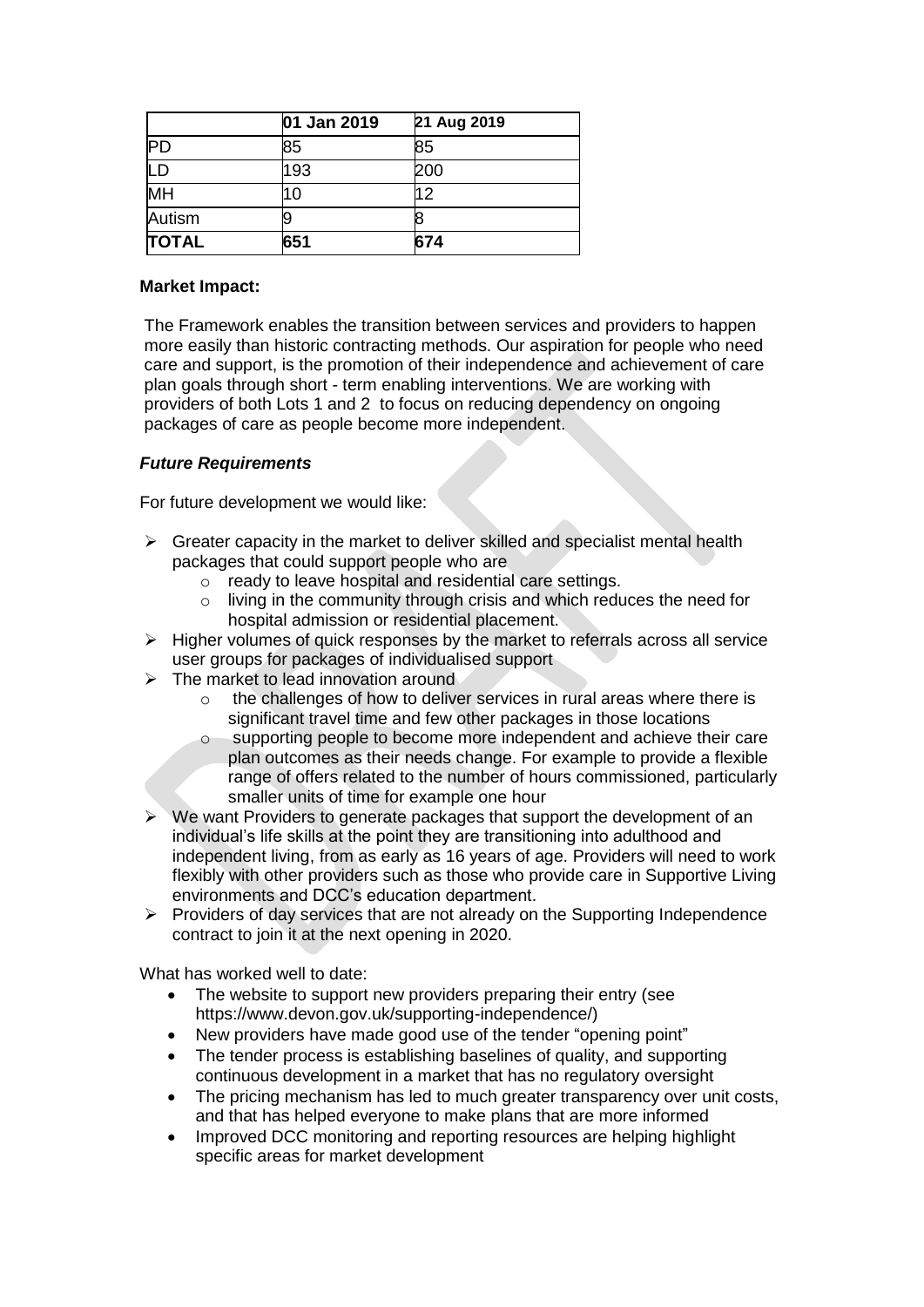What hasn't worked so well:

- A low level of response to referrals across all areas of the county and serviceuser groups.
- The Council being clear on the person's goals to be achieved and Providers working in a maintenance approach rather than progressing the person's independence.
- Some providers who need development on specific areas of quality have found it difficult to prioritise the capacity needed to undertake that work. Areas for development include:
	- o the lack of safeguarding training
	- o not having submitted a tender before and thinking that some of the questions were not relevant to them
- It has proved difficult to refresh the originally published needs assessment, and the market needs better information to plan for the future. This work is now under way with a target for reporting of May 2020
- The referral process through to providers needs further development, better communication and understanding of pathways is part of work being undertaken to improve this process

Further work is being undertaken to support market development through a live platform that will provide more detailed information on:

- Providers by post code/geographic location
- Providers delivering packages of care by location
- Care groups being supported by each provider

What changes are we looking for from this service in the future, including any market opportunities, and what can DCC help to move towards these changes?

#### We are looking for:

| <b>What is</b><br>needed?   | How will this be<br>achieved?                                                                                                                                  | When?                 | Who?                                           |
|-----------------------------|----------------------------------------------------------------------------------------------------------------------------------------------------------------|-----------------------|------------------------------------------------|
| A sufficient                | Understand demand                                                                                                                                              | Started               | Commissioners/                                 |
| market across<br>Devon that | and supply across                                                                                                                                              | end 2018,             | <b>Business Relations</b><br>Team/ Procurement |
| supports all care           | the County through                                                                                                                                             | ongoing<br>throughout |                                                |
| groups and                  | the development of a<br>data platform and                                                                                                                      | 2019                  |                                                |
| people with                 | robust contract                                                                                                                                                |                       |                                                |
| more complex                | monitoring processes                                                                                                                                           |                       | Commissioners/                                 |
| needs                       |                                                                                                                                                                | Autumn                | <b>Business Relations</b>                      |
|                             | Work with providers<br>to understand the<br>challenges around<br>delivery and any<br>barriers to joining the<br>framework, and how<br>these can be<br>overcome | 2019                  | Team/ Providers                                |
| Ensure the                  | Work with<br>$\bullet$                                                                                                                                         | Ongoing,              | <b>Community Teams</b>                         |
| focus is on                 | practitioners to                                                                                                                                               | started               |                                                |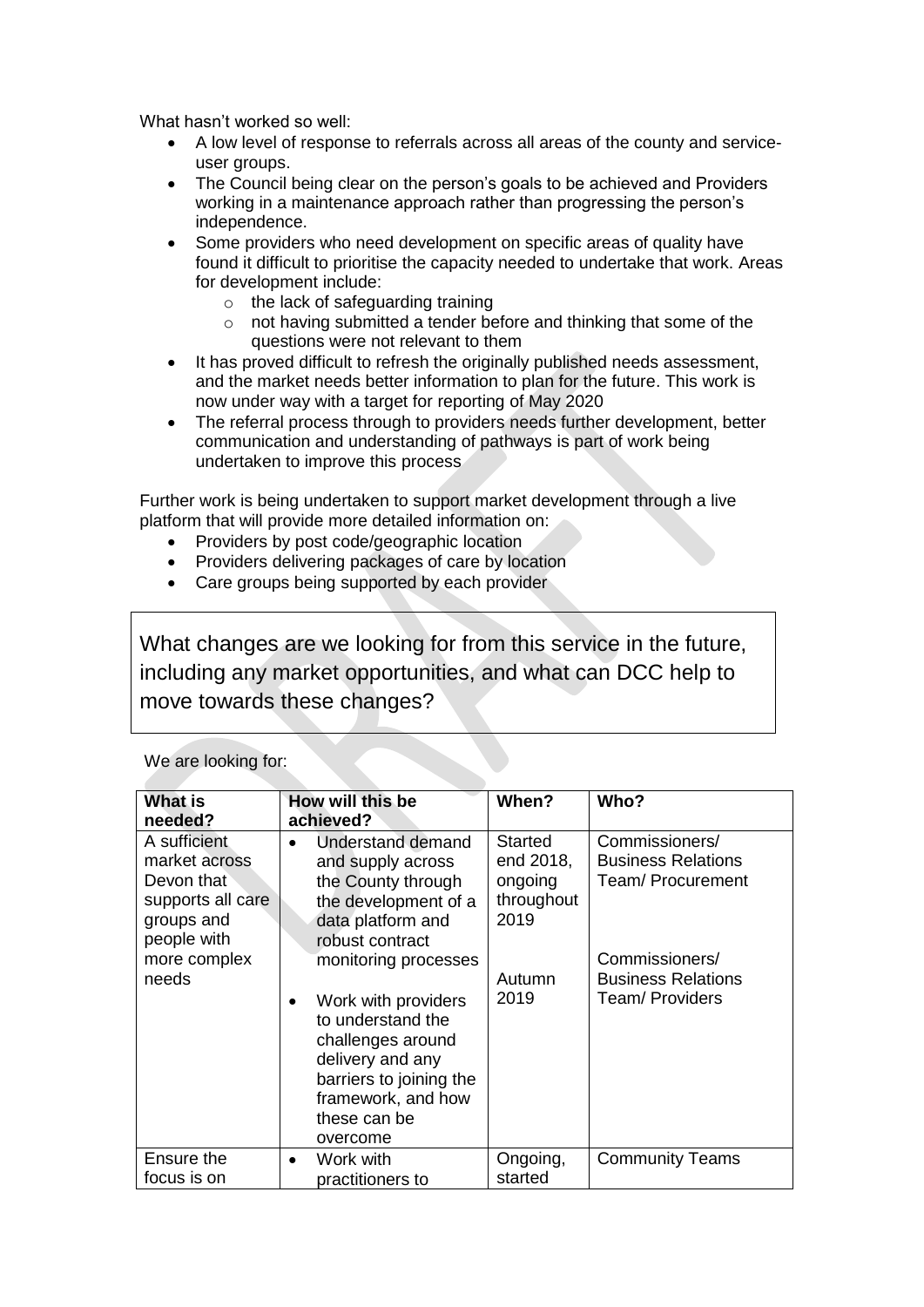| short-term<br>support that<br>meets people's<br>outcomes and<br>enables greater<br>independence | ensure that packages<br>reflect individual<br>needs and are<br>regularly reviewed,<br>Improve the referral<br>$\bullet$<br>process to services<br>available on the SI<br>framework                              | spring<br>2019 | Commissioners/<br><b>Business Relations</b><br>Team/Contract<br>Management/ Providers          |
|-------------------------------------------------------------------------------------------------|-----------------------------------------------------------------------------------------------------------------------------------------------------------------------------------------------------------------|----------------|------------------------------------------------------------------------------------------------|
|                                                                                                 | Work with providers<br>to develop plans that<br>promote<br>independence and<br>help them to adopt<br>new delivery models<br>to meet changing<br>needs                                                           |                |                                                                                                |
|                                                                                                 | To work with other<br>parts of the Council<br>e.g. Education and<br>other Providers to<br>develop 'life-skills'<br>programmes for<br>young people<br>transitioning into<br>adulthood and<br>independent living. |                |                                                                                                |
| A market that                                                                                   | Build on the current<br>$\bullet$                                                                                                                                                                               | By Oct<br>2020 | <b>Commissioners/Contract</b>                                                                  |
| delivers good<br>quality provision                                                              | quality assessment<br>for any future                                                                                                                                                                            |                | Management Team/<br><b>QAIT and Procurement</b>                                                |
| at an affordable                                                                                | framework                                                                                                                                                                                                       | Ongoing        | <b>Quality Assurance &amp;</b>                                                                 |
| cost                                                                                            | Work with providers<br>$\bullet$                                                                                                                                                                                |                | Improvement Team/                                                                              |
|                                                                                                 | to develop provision<br>that meets minimum                                                                                                                                                                      |                | Providers                                                                                      |
|                                                                                                 | quality thresholds<br>Work with providers<br>$\bullet$<br>to understand and<br>agree hourly rates<br>that are viable for the<br>market and offer<br>value for money                                             | By Oct<br>2020 | Commissioners/<br><b>Business Relations</b><br>Team/Contract<br>Management Team /<br>Providers |

The Creative Innovation and Growth Business Support Package is available to help businesses develop and grow: [https://new.devon.gov.uk/economy/business](https://new.devon.gov.uk/economy/business-support/creative-innovation-and-growth-programme-ciag/)[support/creative-innovation-and-growth-programme-ciag/](https://new.devon.gov.uk/economy/business-support/creative-innovation-and-growth-programme-ciag/) and includes grant funding with an emphasis on developing new services, increasing sufficiency, developing, new products and innovative ways of working.

**Market Opportunity** 

# *Future commissioning approach:*

The Supporting Independence contract runs until the 30<sup>th</sup> September 2021. The final entry point will open in March 2020 and close in May 2020 with new contracts being awarded before the commencement date of the 1<sup>st</sup> October 2020. The opportunity to pick up unregulated packages of care will be greater for providers on the framework as all new business will be offered to framework providers in the first instance.